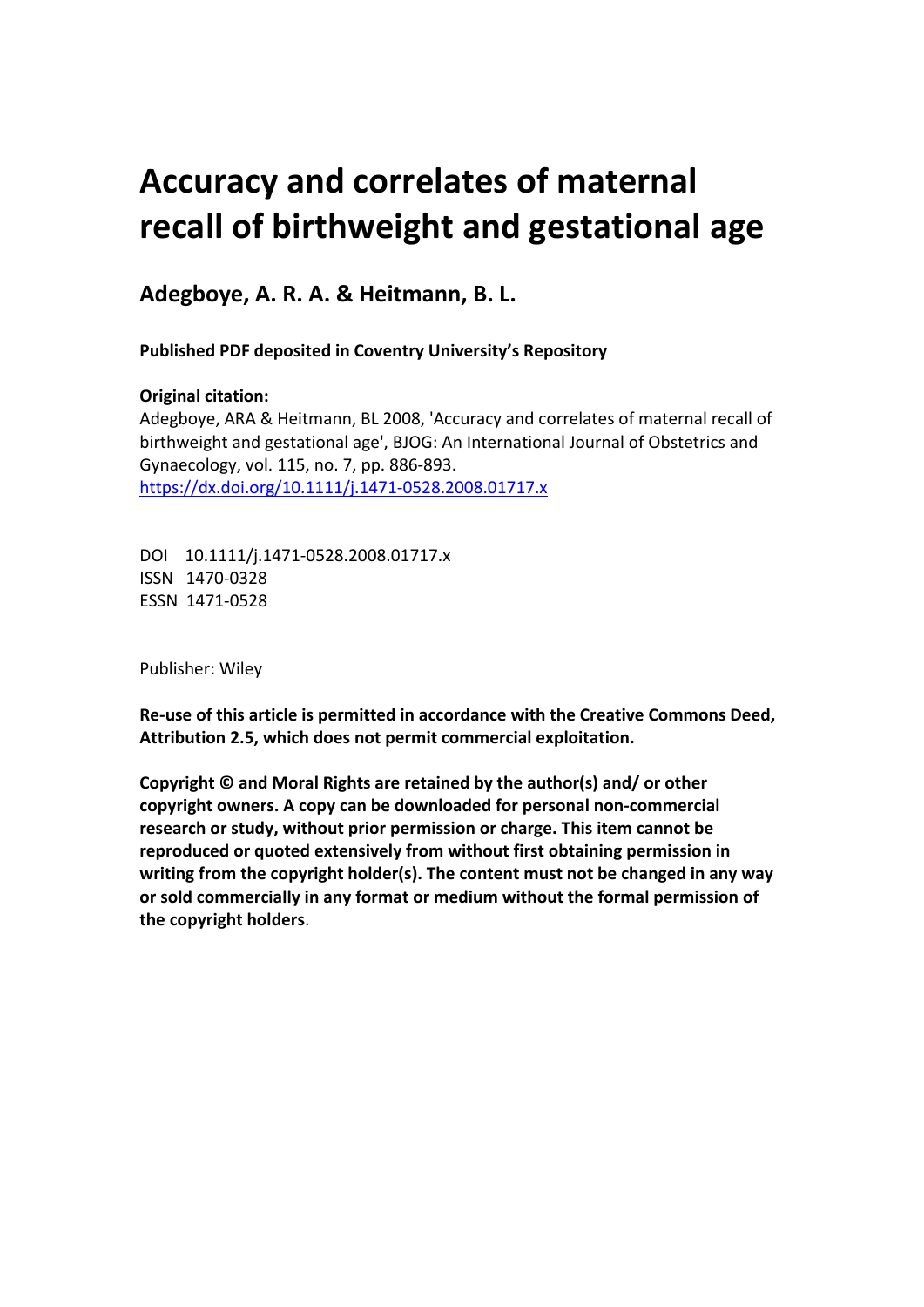# Accuracy and correlates of maternal recall of birthweight and gestational age

#### ARA Adegboye,<sup>a</sup> BL Heitmann<sup>b</sup>

a University of Southern Denmark, Institute of Sports Science and Clinical Biomechanics, Research in Childhood Health, Denmark <sup>b</sup> Copenhagen University Hospital, Institute of Preventive Medicine, Research Unit for Dietary Studies, Denmark Correspondence: Dr ARA Adegboye, Institute of Preventive Medicine, Research Unit for Dietary Studies, Copenhagen University Hospital, Øster Søgade 18, DK-1357 Copenhagen, Denmark. Email: aar@ipm.regionh.dk

Accepted 15 February 2008.

#### OnlineOpen: This article is available free online at www.blackwell-synergy.com

Objective To determine the accuracy of maternal recall of children birthweight (BW) and gestational age (GA), using the Danish Medical Birth Register (DBR) as reference and to examine the reliability of recalled BW and its potential correlates.

Design Comparison of data from the DBR and the European Youth Heart Study (EYHS).

Setting Schools in Odense, Denmark.

Population A total of 1271 and 678 mothers of school children participated with information in the accuracy studies of BW and GA, respectively. The reliability sample of BW was composed of 359 women.

Method The agreement between the two sources was evaluated by mean differences (MD), intraclass correlation coefficient (ICC) and Bland–Altman's plots. The misclassification of the various BW and GA categories were also estimated.

Main outcome measures Differences between recalled and registered BW and GA.

Results There was high agreement between recalled and registered BW ( $MD = -0.2$  g; ICC = 0.94) and GA ( $MD = 0.3$  weeks; ICC = 0.76). Only 1.6% of BW would have been misclassifed into low, normal or high BW and 16.5% of GA would have been misclassifed into preterm, term or post-term based on maternal recall. The logistic regression revealed that the most important variables in the discordance between recalled and registered BW were ethnicity and parity. Maternal recall of BW was highly reliable  $(MD = -5.5$  g; ICC = 0.93), and reliability remained high across subgroups.

Conclusion Maternal recall of BW and GA seems to be sufficiently accurate for clinical and epidemiological use.

Keywords Birthweight, data linkage, gestational age, maternal recall, validation.

Please cite this paper as: Adegboye A, Heitmann B. Accuracy and correlates of maternal recall of birthweight and gestational age. BJOG 2008;115:886–893.

# Introduction

Birthweight (BW) and gestational age (GA) are recognised as important measures of pregnancy outcomes.<sup>1</sup> Evidence is accumulating to show that BW and GA are also associated with health throughout the lifespan, supporting the fetal origins hypothesis of adult diseases.2

BW and GA can be measured and registered as part of the routine medical record. However, recorded information may be unavailable if a child was born a number of years ago, at home or in areas where hospital birth records are not obtained or where there are problems with data quality. Addi-

Re-use of this article is permitted in accordance with the Creative Commons Deed, Attribution 2.5, which does not permit commercial exploitation.

tionally, hospital or state records are not available for deliveries occurring outside the country. For these reasons, in epidemiological studies, maternal recall is often the only feasible means by which information can be obtained. Therefore, it is important to assess the accuracy and reliability of maternal recall by comparison with direct measurement.

To date, the accuracy of maternal report of BW<sup>3-8</sup> has been subject of more attention than maternal report of GA.9,10 Furthermore, previous studies have focused mainly on the accuracy of maternal recall, and only few studies have examined both the accuracy and reliability of recalled BW.<sup>3,9</sup> Epidemiological studies have demonstrated that accuracy of maternal recall differs significantly among populations.<sup>7</sup> The accuracy of recalled and registered information on BW range markedly from 71% of exact agreement (USA)<sup>11</sup> to 16% of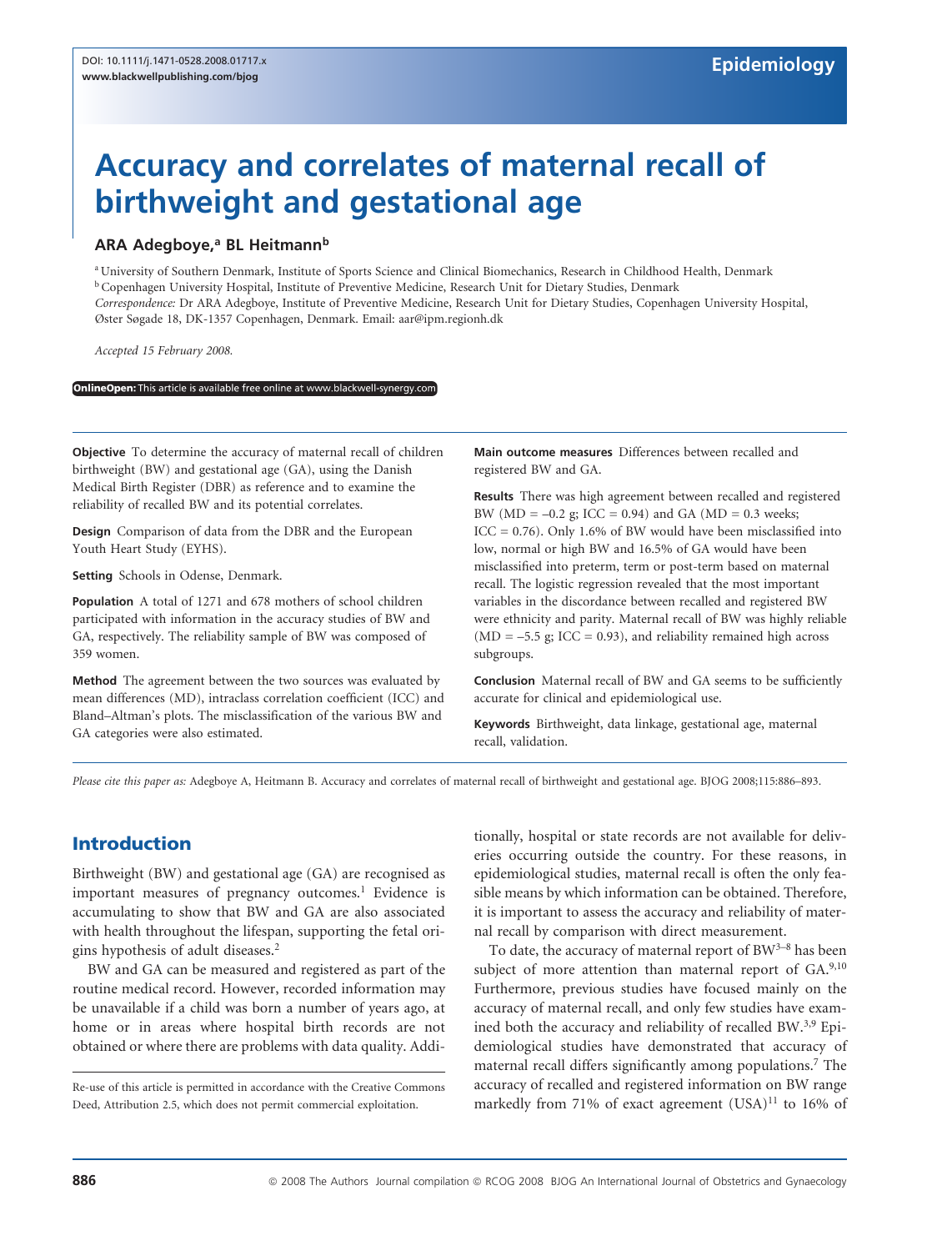agreement within BW groups (China).12 Thus, it is desirable to validate the responses given in questionnaires among subsamples of target populations.

The aims of this study were to examine the accuracy of maternal recall of BW and GA in a Danish population and to identify their correlates. In addition, reliability of maternal recall of BW was assessed.

# **Methods**

#### Study design

The Danish part of the European Youth Heart Study (EYHS) is a longitudinal study of the associations between lifestyle and risk factors for cardiovascular disease in children, from which boys and girls in the third and ninth grades were recruited in 1997–98 in Odense county, DK. The children at third grade were followed for 6 years (2003/04), when a new third grade cohort was introduced. Complete information on the cohorts is presented elsewhere.<sup>13,14</sup>

Mothers of participating children completed a questionnaire on the child's BW in g at both baseline and follow up. Maternal information on child's GA in weeks was collected at follow up only. Parents were also asked about their socio-demographic characteristics, lifestyle and current weight and height.

The study was approved by the local scientifc ethics committee. All parents gave written informed consent and all children gave verbal consent.

#### Data linkage

Recalled information on BW and GA was compared with registered information in the national Danish Medical Birth Register (MBR). The EYHS was linked with MBR database by matching the national identifcation number (unique 10-digit identity number). The MBR was established in 1968 and has been computerised since 1973. This register contains information of all births in Denmark and is considered of good quality.15

#### Study population

A total of 1537 children and parents participated in the EYHS. Of these, 1448 respondents were the biological mother of the participating child and 1428 mothers recalled, at least, once their children's BW and 359 recalled both at baseline and at the 6-year follow up. The frst maternal recall on child's BW was preferably used for the accuracy analyses. Maternal recall at follow up was used in the absence of BW information at baseline (32%).

Regarding accuracy analysis of BW, a total of 157 children were excluded due to missing information on BW in the MBR database (incomplete identity number or born outside Denmark), leaving a fnal accuracy sample of 1271 women. The reliability sample of BW was composed of 359 women.

Of 749 biological mothers who provided information on children's GA, a total of 72 children were excluded due to missing information in the MBR database. Therefore, 678 women constituted the accuracy sample for GA.

#### Statistical analysis

Women who did not remember their children's BW were compared with the remaining cohort of women with, at least, one recalled BW using chi-square test and analysis of variance. The same procedure was applied for those who did not recall GA. However, the analysis was restricted to follow up data because maternal information on children's GA was collected at follow up only.

The discrepancy between recalled and registered BW and GA was assessed by Student's t test (mean difference [MD]; SD). Positive values represent overestimation and negative values represent underestimation of true value. Student's t test was also used for testing the difference between second recall and frst maternal recall of BW.

Correlation and agreement between recalled and registered information on BW and GA and second versus frst maternal recall on BW for the overall sample and across groups were investigated using Pearson's coefficient correlation  $(r)$  and intraclass correlation coefficient (ICC).

Recalled and registered BWs and GAs were also compared using Bland–Altman plot,<sup>16</sup> which consists of a graphical display of the differences (recalled – registered) against their MD (recalled + registered/2), 95% limits of agreement and respective confdence intervals. The 95% limits of agreement (MD  $\pm$  1.96 SD of the differences) identify the range of scores in which 95% of the differences between the two measurement methods are expected to fall. Moreover, the Bland–Altman plot was used to identify causes of discrepancies (observations outside the limits of agreement) between maternally recalled and registered information.

Linear regression analysis was used to assess the relationship between registered (dependent variable) and recalled BW and GA (independent variable). We tested the hypothesis that the coefficients  $\beta_0$  and  $\beta_1$  correspond to 0 and 1, respectively, which indicates a perfect ft. Stepwise multiple logistic regressions were used to relate the odds of being outside the limits of agreement and of having a discrepancy of more than 100 g in BW and 2 weeks in GA. Cutoffs of 100 g and 2 weeks were chosen because they represent differences in BW and GA of physiological signifcances.7

Also, sensitivity of maternal recall for detecting BW and GA groups, classifed according to cutoffs of clinical signifcance, was presented: low (<2500 g), normal (2500–4000 g) and high BW (>4000 g) and preterm (<37 weeks), term (37–41 weeks) and post-term  $(≥42$  weeks). Based on age- and-sex-adjusted weight categories from a Danish reference population, $17$  we classifed infants, who were born between 27 and 43 weeks of gestation, as being small for gestational age (SGA)  $(\leq 10$ th percentile), adequate for gestational age (AGA) or large for gestational age  $(LGA)$  ( $\geq$  90th percentile). Kappa coefficients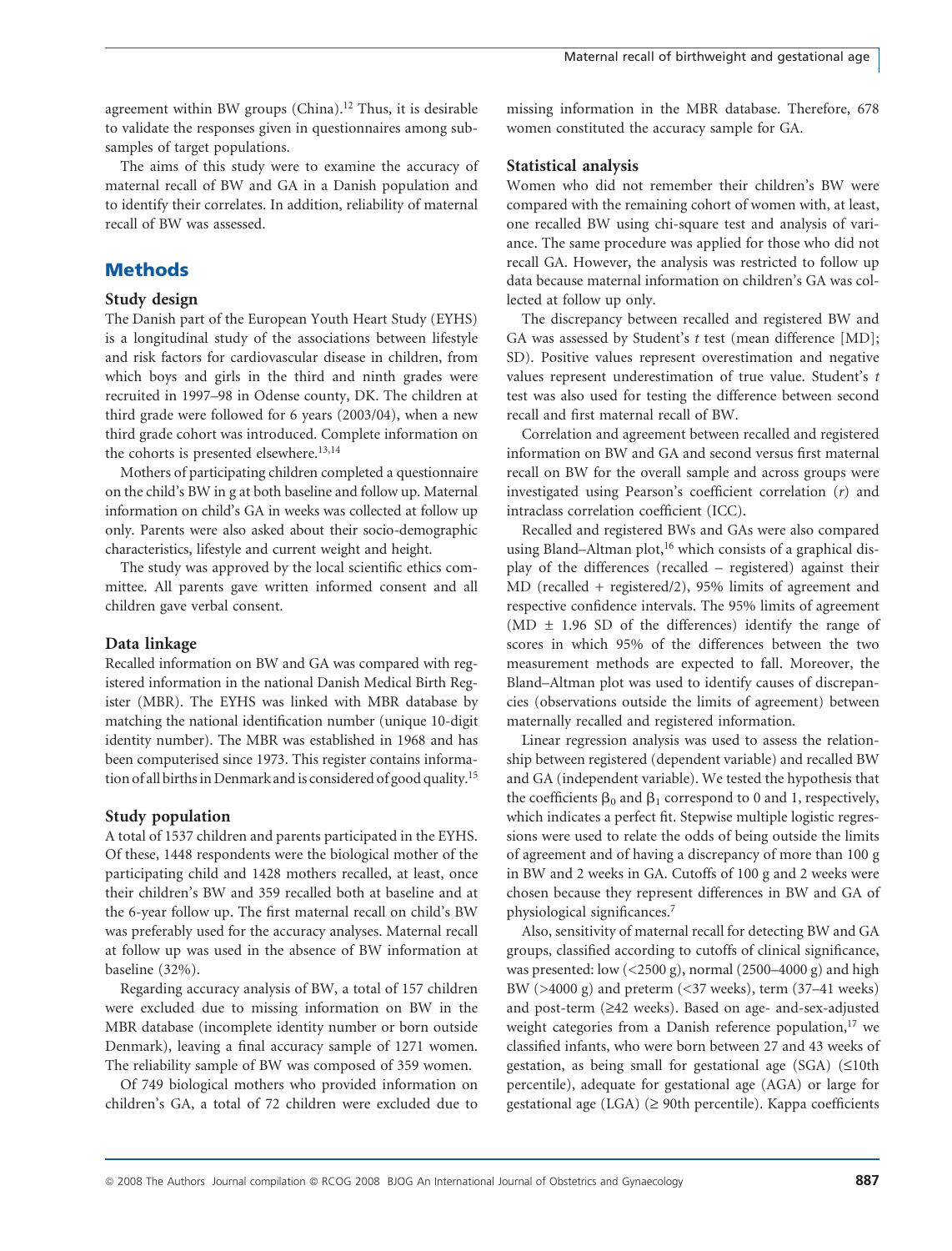Table 1. Comparison of maternal and children's characteristics between biological mothers who recalled and did not recall birthweight or gestational age

| <b>Characteristics</b>       | Birthweight*                       |                              |         | Gestational age**                 |                                     |         |
|------------------------------|------------------------------------|------------------------------|---------|-----------------------------------|-------------------------------------|---------|
|                              | <b>Respondents</b><br>$(n = 1428)$ | Nonrespondents<br>$(n = 20)$ | P value | <b>Respondents</b><br>$(n = 748)$ | <b>Nonrespondents</b><br>$(n = 98)$ | P value |
| Child's age                  |                                    |                              |         |                                   |                                     |         |
| 8-11 years                   | 68%                                | 62%                          | 0.5     | 94%                               | 87.8%                               | 0.02    |
| $14-18$ years                | 32%                                | 38%                          |         | 6.0%                              | 12.2%                               |         |
| Child's gender               |                                    |                              |         |                                   |                                     |         |
| Boy                          | 46%                                | 47%                          | 0.9     | 44%                               | 42%                                 | 0.75    |
| Girl                         | 54%                                | 53%                          |         | 56%                               | 58%                                 |         |
| Child's ethnicity            |                                    |                              |         |                                   |                                     |         |
| White                        | 94%                                | 83%                          | 0.07    | 96%                               | 77%                                 | 0.0001  |
| Nonwhite                     | 6%                                 | 17%                          |         | 4%                                | 23%                                 |         |
| <b>Maternal education</b>    |                                    |                              |         |                                   |                                     |         |
| Less than college            | 65%                                | 47%                          | 0.1     | 60%                               | 77%                                 | 0.001   |
| College or more              | 35%                                | 53%                          |         | 40%                               | 23%                                 |         |
| <b>Maternal civil status</b> |                                    |                              |         |                                   |                                     |         |
| Married                      | 72%                                | 80%                          | 0.6     | 74%                               | 80%                                 | 0.4     |
| Single                       | 28%                                | 20%                          |         | 26%                               | 21%                                 |         |
| <b>Maternal age</b>          | 40.4(5.3)                          | 40.6(3.7)                    | 0.8     | 39.2(4.6)                         | 40.2(5.1)                           | 0.04    |
| Parity                       | 1.7(0.8)                           | 1.9(1.0)                     | 0.4     | 1.6(0.8)                          | 1.9(0.8)                            | 0.02    |
| <b>Maternal current BMI</b>  | 23.8(4.1)                          | 26.6(12.1)                   | 0.006   | 23.8(4.1)                         | 24.1(6.0)                           | 0.5     |

Analyses are restricted to biological mothers. Analysis of variance (mean [SD]) and chi-square test were performed.

\*Comparison between women who did not recall and who recalled at least once their children's BWs (EYHS;  $n = 1448$ ).

\*\*Comparison between women who did not recall and who recalled their children gestational age at birth. Analyses restrict those who

participated at follow up (EYHS;  $n = 846$ ).

were applied to evaluate the magnitude of agreement, for example kappa values of 0.8 and greater represented 'excellent' agreement, 0.61–0.8 'substantial' and 0.41–0.6 'moderate' agreement.18 Moreover, we evaluated the quality of BW and GA information on the MBR. The percentage of implausible values for GA and BW-GA combinations was calculated according to cutoffs proposed by Alexander et  $al$ <sup>19,20</sup> The analyses were performed using Stata 9.0 (StataCrop, TX, USA).

### **Results**

Except for current body mass index (BMI), no differences were found for socio-demographic and birth-related characteristics between the women who recalled and those who did not recall children's BW, for example nonresponders had higher BMI than responders. Regarding missing recall on GA, signifcant differences were detected in relation to the child's age, ethnicity, maternal age, education and parity. Child's age and maternal age and parity were higher in the nonrespondent group. The proportion of nonwhite children and low-educated women were also higher among nonparticipants than among participants (Table 1).

BW, as recorded by MBR, ranged from 866 to 5200 g (MD 3388 g, SD 567.1), with some evidences that the fgures had been

rounded off to 0. GA ranged from 26 weeks to 45 weeks and (MD 39.6 weeks, SD 1.9). No implausible values for GA (<20 weeks or  $>50$  weeks)<sup>19</sup> and BW–GA combinations<sup>20</sup> were found.

#### Correlations and discrepancies across groups

In total, 68 and 42%, respectively, of the maternally recalled BWs and GAs were completely identical to those recorded on

Table 2. Distribution of the difference between maternally recalled BW and GA and recorded information on the MBR

| <b>Absolute difference</b> | <b>EYHS</b> |         |
|----------------------------|-------------|---------|
|                            | Frequency   | Percent |
| BW, g $(n = 1271)$         |             |         |
| $\overline{0}$             | 861         | 68      |
| 50                         | 1074        | 84      |
| 100                        | 1166        | 92      |
| GA, weeks ( $n = 678$ )    |             |         |
| $\overline{0}$             | 284         | 42      |
|                            | 585         | 86      |
| $\overline{\phantom{0}}$   | 640         | 94      |
|                            |             |         |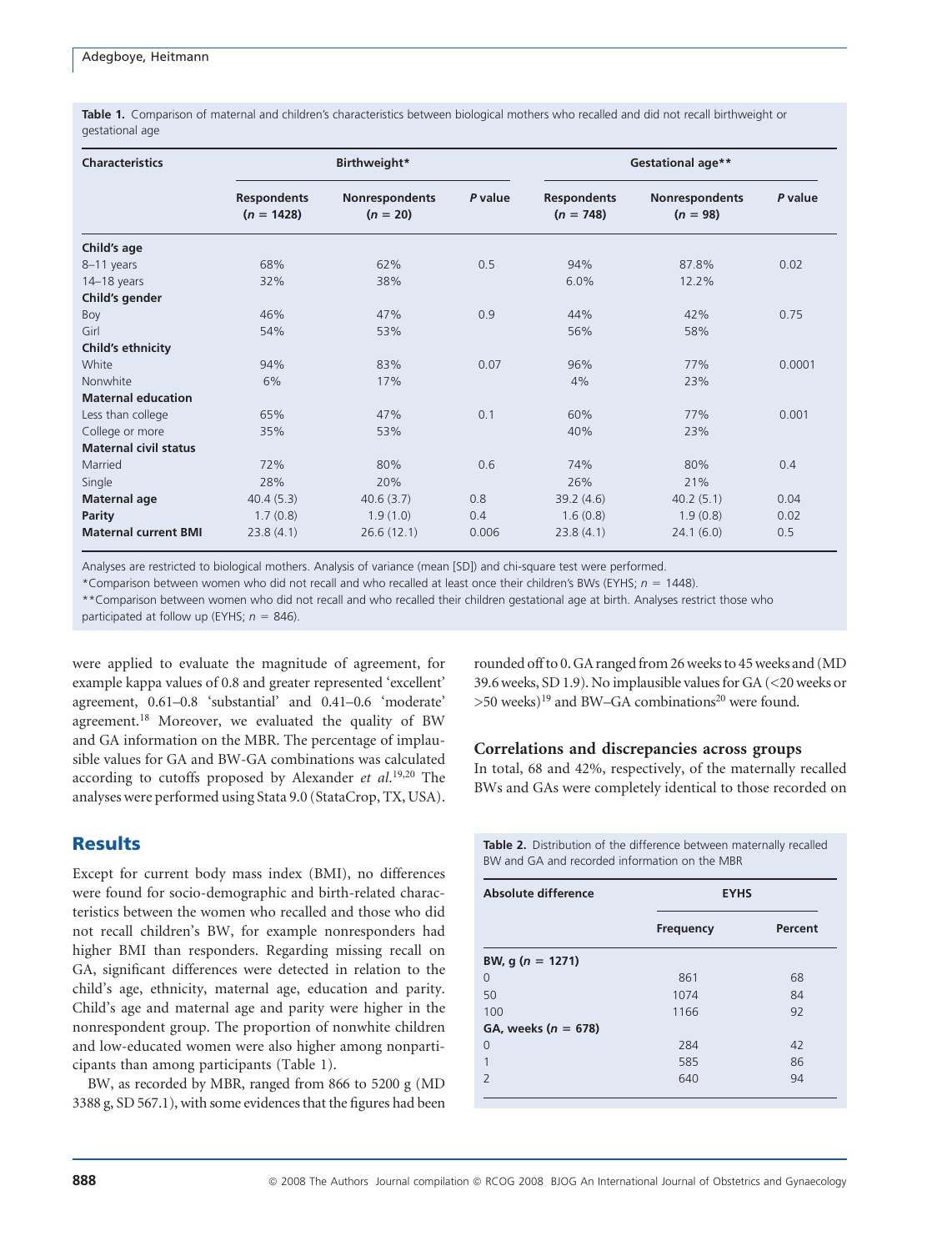| <b>Characteristics</b>       | <b>EYHS cohort</b> |                 |                |                  |            |               |  |  |
|------------------------------|--------------------|-----------------|----------------|------------------|------------|---------------|--|--|
|                              |                    | BW $(n = 1271)$ |                | $GA (n = 678)$   |            |               |  |  |
|                              | $\mathbf{r}$       | <b>ICC</b>      | MD (SD)        | $\boldsymbol{r}$ | <b>ICC</b> | MD (SD)       |  |  |
| <b>Overall</b>               | 0.97               | 0.94            | $-0.2$ (142.4) | 0.85             | 0.76       | 0.3(1.9)      |  |  |
| Child's age                  |                    |                 |                |                  |            |               |  |  |
| 8-11 years                   | 0.98               | 0.95            | 1.2(127.7)     | 0.85             | 0.76       | 0.3(1.2)      |  |  |
| $14-18$ years                | 0.95               | 0.88            | $-3.9(174.8)$  |                  |            |               |  |  |
| Child's gender               |                    |                 |                |                  |            |               |  |  |
| Boy                          | 0.96               | 0.97            | 5.8 (179)      | 0.85             | 0.76       | 0.3(1.2)      |  |  |
| Girl                         | 0.98               | 0.97            | $-5.5(100.1)$  | 0.85             | 0.76       | 0.2(1.2)      |  |  |
| Child's ethnicity            |                    |                 |                |                  |            |               |  |  |
| White                        | 0.97               | 0.94            | $-0.4(136.5)$  | 0.86             | 0.77       | $0.3(1.2)$ *  |  |  |
| Nonwhite                     | 0.82               | 0.63            | 10.8(256.2)    | 0.76             | 0.64       | $-0.7(1.7)$   |  |  |
| <b>BW</b> groups             |                    |                 |                |                  |            |               |  |  |
| Low                          | 0.91               | 0.69            | 27.9 (207.0)   | 0.93             | 0.86       | $-0.07(1.2)$  |  |  |
| Normal                       | 0.93               | 0.86            | $-3.2(144.8)$  | 0.71             | 0.56       | 0.3(1.2)      |  |  |
| High                         | 0.97               | 0.94            | 8.0(55.0)      | 0.80             | 0.72       | 0.4(0.9)      |  |  |
| <b>GA groups</b>             |                    |                 |                |                  |            |               |  |  |
| Preterm                      | 0.99               | 0.99            | 3.2(86.8)      | 0.88             | 0.78       | 0.1(1.4)      |  |  |
| Term                         | 0.96               | 0.92            | $-3.0(136.6)$  | 0.64             | 0.48       | 0.3(1.2)      |  |  |
| Post-term                    | 0.97               | 0.92            | 15.7 (128.2)   | 0.37             | 0.42       | 0.0(1.0)      |  |  |
| <b>BW-for-GA</b>             |                    |                 |                |                  |            |               |  |  |
| SGA                          | 0.99               | 0.98            | 0.6(59.8)      | 0.88             | 0.78       | $-0.1(1.5)$ * |  |  |
| <b>AGA</b>                   | 0.97               | 0.95            | $-0.6(98.7)$   | 0.82             | 0.72       | 0.3(1.1)      |  |  |
| <b>LGA</b>                   | 0.92               | 0.82            | 7.7(186.9)     | 0.75             | 0.65       | 0.4(1.2)      |  |  |
| <b>Maternal age</b>          |                    |                 |                |                  |            |               |  |  |
| 20-39 years                  | 0.97               | 0.95            | 2.9(121.3)     | 0.81             | 0.70       | 0.3(1.2)      |  |  |
| $\geq$ 40 years              | 0.97               | 0.94            | $-2.1(158.7)$  | 0.89             | 0.82       | 0.2(1.2)      |  |  |
| <b>Maternal education</b>    |                    |                 |                |                  |            |               |  |  |
| Less than college            | 0.96               | 0.93            | 4.8(156.1)     | 0.84             | 0.75       | $0.2(1.3)*$   |  |  |
| College or more              | 0.99               | 0.98            | $-6.7(89.1)$   | 0.86             | 0.80       | 0.4(1.0)      |  |  |
| <b>Maternal civil status</b> |                    |                 |                |                  |            |               |  |  |
| Married                      | 0.97               | 0.95            | 0.7(134.7)     | 0.90             | 0.85       | $0.2(1.0)*$   |  |  |
| Single                       | 0.93               | 0.85            | 9.5(208.6)     | 0.66             | 0.51       | $-0.1(1.7)$   |  |  |
| <b>Previous child</b>        |                    |                 |                |                  |            |               |  |  |
| Yes                          | 0.96               | 0.92            | 0.18(171.8)    | 0.82             | 0.72       | $0.2(1.2)$ *  |  |  |
| No                           | 0.98               | 0.96            | $-0.6(104.7)$  | 0.87             | 0.80       | 0.3(1.1)      |  |  |
| <b>Maternal BMI</b>          |                    |                 |                |                  |            |               |  |  |
| Underweight                  | 0.99               | 0.99            | 7.3(18.1)      | 0.79             | 0.62       | $-0.2(1.2)$ * |  |  |
| Normal weight                | 0.98               | 0.96            | $-4.1(120.2)$  | 0.85             | 0.77       | 0.3(1.1)      |  |  |
| Overweight                   | 0.92               | 0.87            | 16.9(201.3)    | 0.82             | 0.72       | 0.4(1.1)      |  |  |
| Obese                        | 0.98               | 0.95            | $-8.1(119.6)$  | 0.80             | 0.70       | $-0.1(1.7)$   |  |  |

Table 3. Correlation, agreement and mean discrepancy (MD) between recalled and registered BW and GA in a sample from EYHS

MD, mean discrepancy (recalled – registered information); r, Pearson's coefficient correlation; -, no estimation due to few observations. \*Statistically significant ( $P < 0.05$ ).

the MBR. Additionally, 92% of the BWs were recalled within 100 g of the registered BWs, and 94% of the GAs were recalled within 2 weeks of registered GAs (Table 2).

Overall, there was a slight tendency for women to underestimate their children BWs (MD –0.2 g, SD 142.4) and overestimate GA (MD 0.3 weeks, SD 1.9). No signifcant dif-

ference in mean discrepancies between maternal recall and registered BWs across subgroups were detected. A signifcant underestimation of GA was detected among mothers of nonwhite children and single mothers. Mothers who gave birth to SGA (MD –0.1 weeks, SD 1.5) babies underestimated the GA compared with those who gave birth to AGA (MD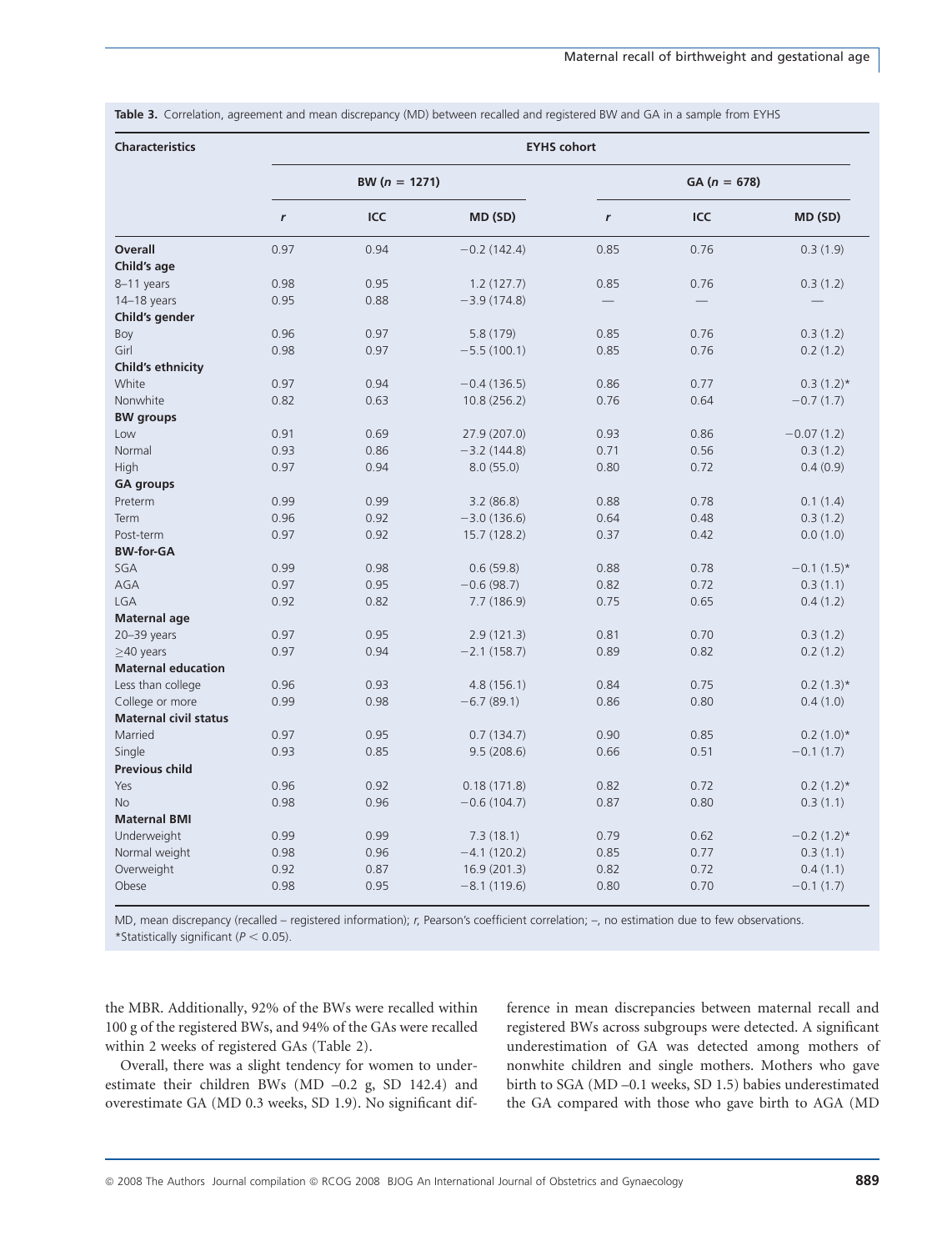0.3 weeks, SD 1.1;  $P = 0.048$ ) and LGA babies (MD 0.4 weeks, SD 1.2;  $P = 0.006$ ). A significant difference was detected between maternal BMI and maternal educational groups. Overweight and higher educated mothers signifcantly overestimated the GA compared with others.

The overall Pearson's correlation coefficients and ICC on BW were 0.97 and 0.94, respectively, and varied little only across subgroups. The overall correlation coefficients and ICC on GA were 0.85 and 0.76, respectively, and were markedly lower ( $r = 0.37$ ; ICC = 0.42) in the group of children who were born after 41 weeks (Table 3).

Table 4 shows that among the 359 women who informed about their children's BWs twice (6 years apart), maternal recall was highly reliable ( $r = 0.97$ ; ICC = 0.93; MD = -5.5 g, SD 132.4). Reliability of recall remained high when considered separately by subgroups.

#### Linear regression analyses and graphic display of agreement

In the linear regression analyses using registered BW and GA as dependent variables and maternal recall as independent variable, the linear and angular coeffcients were signifcant  $(P = 0.0001)$ . Hence, the hypothesis of perfect fit was rejected, which suggests that maternally recalled BW and GA should be adjusted through linear regression equation.

The Bland–Altman plots for BWs and GAs are given in Figures 1 and 2, respectively. Figure 1 shows that there were small differences only between recalled and registered BW, considering that the majority of the points were located close to the horizontal line, which represents 0. Only 3.6% of the differences were outside the limits of agreement (–285/ 284.5 g). In comparing the concentration of points above and below 0 (perfect agreement), a slight tendency towards underestimation among normal BW children, especially from 2900 to 3600 g (around the mean value of 3400 g), was observed. Figure 2 also shows that most of the differences between maternally recalled and registered GA aggregated within 95% limits of agreement (5.6% outside the limits; limit bands are –2.1/2.6 weeks). However, it was possible to identify a distinct pattern of agreement according to GA at birth, for example a trend towards underestimation between 36 and 39 weeks of gestation, and a slight trend towards overestimation for post-term infants.

#### Explanations for discrepancies

The stepwise analysis including child age, ethnicity, gender, BW, GA, BW-for-GA groups, maternal age, education, civil status, parity and BMI showed that the only factors related to BW differences outside the 95% limits of agreement were having a nonwhite child and having a previous birth. The same variables were associated with having a discrepancy of more than 100 g. A variable indicating whether BW recall was Table 4. Reliability of maternal recall of birthweight in a sample from EYHS

| <b>Characteristics</b>       | Reliability ( $n = 359$ ) |      |                |  |  |
|------------------------------|---------------------------|------|----------------|--|--|
|                              | r                         | ICC  | MD (SD)        |  |  |
| <b>Overall</b>               | 0.97                      | 0.93 | $-5.5(132.4)$  |  |  |
| Child's age                  |                           |      |                |  |  |
| 8-11 years                   | 0.97                      | 0.93 | $-5.5(132.4)$  |  |  |
| $14-18$ years                |                           |      |                |  |  |
| Child's gender               |                           |      |                |  |  |
| Boy                          | 0.95                      | 0.87 | $-9.3(179.9)$  |  |  |
| Girl                         | 0.99                      | 0.99 | $-2.4(74.3)$   |  |  |
| Child's ethnicity            |                           |      |                |  |  |
| White                        | 0.97                      | 0.93 | $-4.7(130.3)$  |  |  |
| Nonwhite                     | 0.91                      |      | $-42.8(224.4)$ |  |  |
| <b>BW</b> groups             |                           |      |                |  |  |
| Low                          | 0.99                      | 0.99 | $-13.6(57.3)$  |  |  |
| Normal                       | 0.94                      | 0.87 | $-3.3(138.6)$  |  |  |
| High                         | 0.99                      | 0.99 | 0.4(31.3)      |  |  |
| <b>GA groups</b>             |                           |      |                |  |  |
| Preterm                      | 0.99                      |      | $-5.3(37.0)$   |  |  |
| Term                         | 0.96                      | 0.90 | $-3.2(139.7)$  |  |  |
| Post-term                    | 0.99                      | 0.99 | $-0.27(36.2)$  |  |  |
| <b>BW-for-GA</b>             |                           |      |                |  |  |
| SGA                          | 0.98                      | 0.99 | 29.7 (101.3)   |  |  |
| <b>AGA</b>                   | 0.98                      | 0.97 | $-0.5(69.3)$   |  |  |
| <b>LGA</b>                   | 0.83                      | 0.95 | $-21.7(247.5)$ |  |  |
| Maternal age                 |                           |      |                |  |  |
| $20 - 39$ years              | 0.96                      | 0.89 | $-11.4(147.8)$ |  |  |
| $>40$ years                  | 0.99                      | 0.97 | 8.2(99.0)      |  |  |
| <b>Maternal education</b>    |                           |      |                |  |  |
| Less than college            | 0.96                      | 0.91 | $-3.0(152.3)$  |  |  |
| College or more              | 0.99                      | 0.98 | $-11.3(67.3)$  |  |  |
| <b>Maternal civil status</b> |                           |      |                |  |  |
| Married                      | 0.99                      | 0.97 | $-3.0(85.6)$   |  |  |
| Single                       | 0.92                      | 0.80 | $-12.8(219.4)$ |  |  |
| <b>Previous child</b>        |                           |      |                |  |  |
| Yes                          | 0.99                      | 0.98 | 5.7 (84.5)     |  |  |
| <b>No</b>                    | 0.94                      | 0.83 | $-12.7(164.5)$ |  |  |
| <b>Maternal BMI</b>          |                           |      |                |  |  |
| Underweight                  | 1.0                       |      | 0(0.0)         |  |  |
| Normal weight                | 0.96                      | 0.90 | $-8.9(154.1)$  |  |  |
| Overweight                   | 0.99                      | 0.97 | $-1.2(68.3)$   |  |  |
| Obese                        | 0.99                      | 0.97 | 17.9 (77.9)    |  |  |

MD, mean discrepancy (second recall – first recall); r, Pearson's coefficient correlation. -, no estimation due to few observations. All comparisons were non-statistically significant ( $P > 0.05$ ).

collected at baseline or follow up was also introduced in the models, but no signifcant effect was observed.

The variables signifcantly associated with discrepancies in GA were maternal civil status and maternal BMI. Single mothers had a higher likelihood of discrepant recall of GA than married mothers and the likelihood of discrepant recall rose with increasing maternal BMI (Table 5).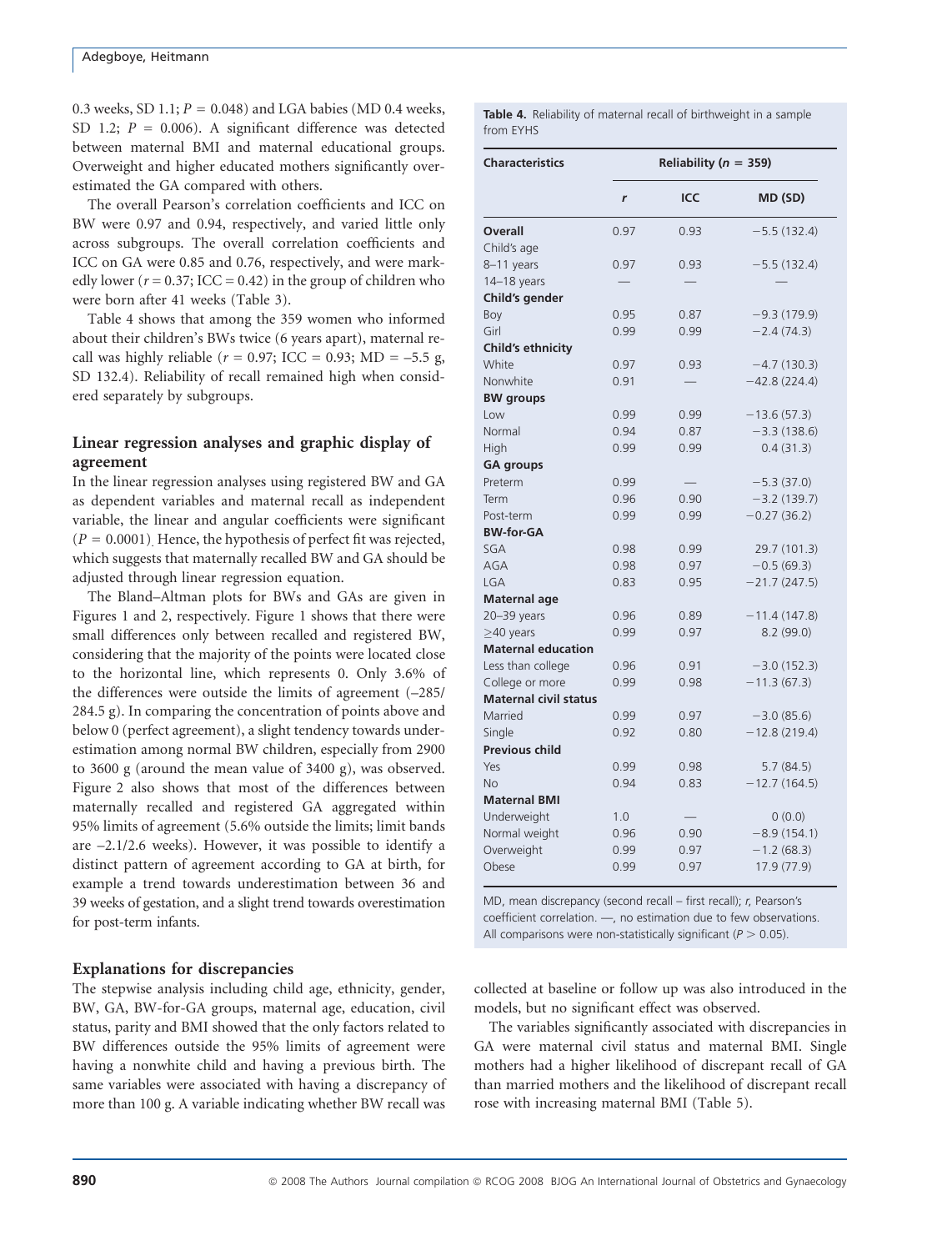

Figure 1. Agreement between recalled and registered BW, with 95% limits of agreement, confidence intervals and regression line.



Figure 2. Agreement between recalled and registered GA, with 95% limits of agreement, confidence intervals and regression line.

| <b>Variables</b>           | <b>OR</b>             | 95% CI                | P      | <b>OR</b>         | 95% CI              | P      |
|----------------------------|-----------------------|-----------------------|--------|-------------------|---------------------|--------|
|                            | <b>Outside limits</b> |                       |        | >100 g difference |                     |        |
| <b>BW</b>                  |                       |                       |        |                   |                     |        |
| Nonwhite child             | 9.1                   | $2.7 - 30.1$          | 0.0001 | 6.1               | $2.3 - 16.4$        | 0.0001 |
| Mother with previous child | 1.1                   | $1.01 - 1.2$          | 0.029  | 2.9               | $1.6 - 4.9$         | 0.0001 |
|                            |                       | <b>Outside limits</b> |        |                   | >2 weeks difference |        |
| <b>GA</b>                  |                       |                       |        |                   |                     |        |
| Single mother              | 10.6                  | $3.2 - 35.7$          | 0.0001 | 10.6              | $3.2 - 35.7$        | 0.0001 |
| Maternal current BMI       | 1.2                   | $1.01 - 1.3$          | 0.032  | 1.2               | $1.01 - 1.3$        | 0.032  |

Table 5. Results of logistic regression showing odds ratios associated with discrepancies between recalled and registered BW and GA

Dependent variables: being outside the 95% limits of agreement or having an absolute discrepancy >100 g in birthweight and 2 weeks in gestational age. OR, adjusted odds ratios.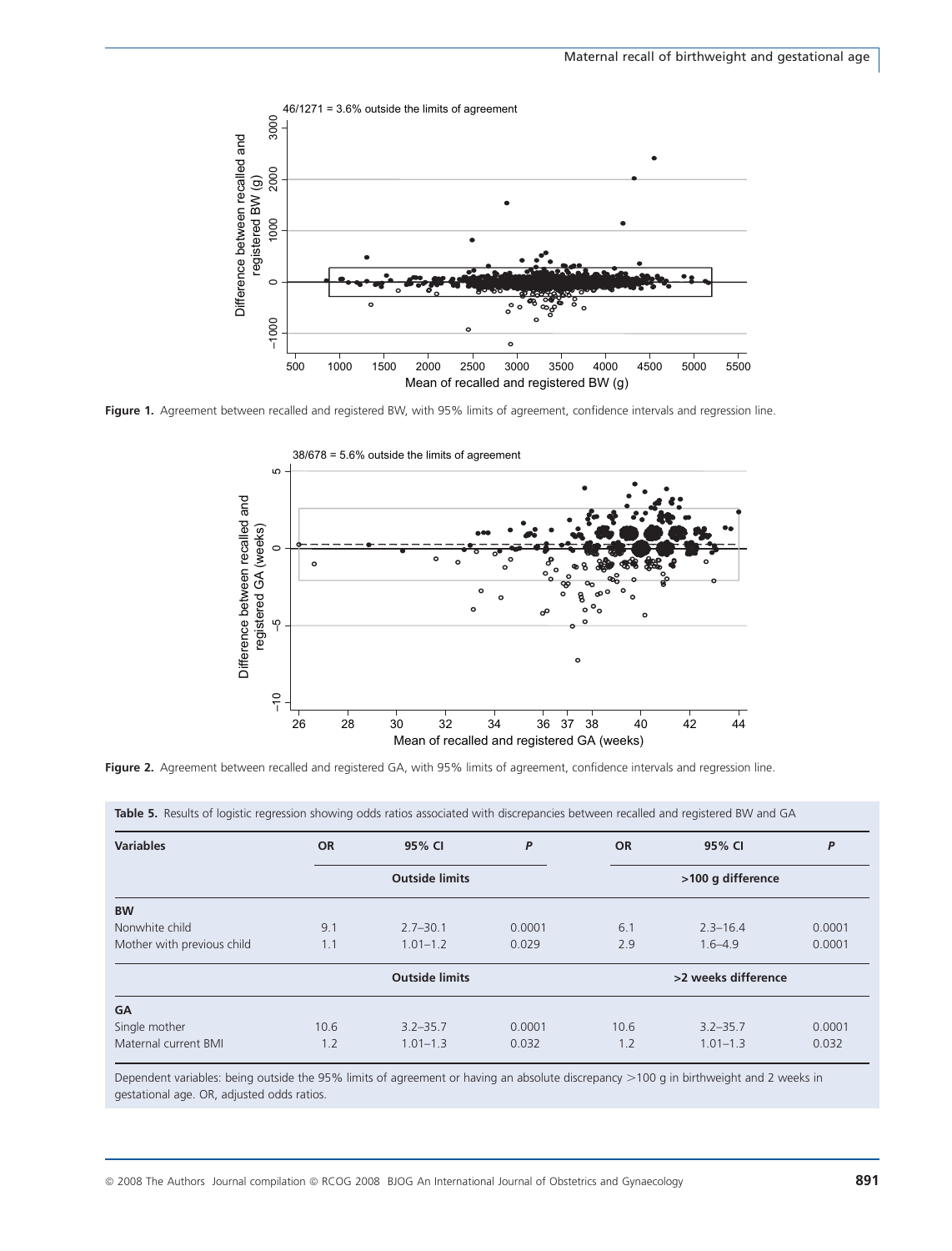#### Sensitivity for detecting BW and GA groups

Examining how errors in maternal recall would affect the classifcation of children into low-, normal- and high-BW groups show that only 1.6% (20/1271) of births would have been misclassified (kappa 95%;  $P = 0.000$ ). The misclassifications of the GA groups into preterm, term and post-term delivery (17%) and BW-for GA into SGA, AGA and LGA (21%) were higher than misclassifcation of the BW groups. However, the magnitude of agreement for both GA and BW-for GA groups was moderate (kappa 56 and 58%, respectively,  $P = 0.000$ ) (Table 6).

# **Discussion**

In this study, we demonstrate a high degree of accuracy and reliability of maternal recall of their children's BWs. Maternally recalled GA was also accurate and the degree of accuracy varied according to the child's ethnicity, BW-for GA groups, maternal civil status, BMI and education. Unexpectedly, mothers with a higher education overestimated the GA compared with less-educated mothers. Although the mean differences were statistically signifcant, the discrepancies between recalled and registered information were less than 1 week in all groups, which appears to be of little clinical relevance.

Although the overall underestimation of BW  $(-0.2 \text{ g})$  and overestimation of GA (0.3 weeks) were very small and had low impacts on BW and GA classifcation groups, it is important

to consider that for evaluation of fetal growth combinations of both information resulted in an error of larger magnitude (21%).

The results demonstrate that the magnitude of agreement were higher for BW than for GA. This is not a surprising fnding because child BW is the sort of information always awaited by the parents after delivery, and it is often repeated to family and friends, and therefore more likely memorised. GA is not often mentioned after delivery, especially if the child was born at term. Moreover, estimation of GA is more complex and accuracy varies according to the method used.<sup>21</sup>

Although the linear regression analyses suggested that maternal recall of BW and GA should be adjusted through linear regression equation, the models showed a high correlation and a good explanatory capacity. Recalled BW and GA explained 94 and 72% of the variance in registered information, respectively. Whether correction for measurement error would be appropriate on the basis of this validation study is still debatable. If a gold standard measured with error is used to correct another imperfect measurement, this can introduce new bias.<sup>22</sup> The MBR was used as a standard source of information to validate the maternal recalls. The MBR is not a perfect gold standard; however, it seems to have a good quality.15

The logistic regression analysis proved that the most important variable in the discordance between recall-based and register-based information on BW were child's ethnicity and having a previous child. These fndings are in accordance with other studies, also showing that multiparous mothers may confuse their children's BWs and that mothers of nonwhite infants recall their children's BW less accurately than mothers

| <b>Maternal recall</b> | <b>Information from the Danish Birth Register</b> |                       |                           |         |                  |  |  |  |
|------------------------|---------------------------------------------------|-----------------------|---------------------------|---------|------------------|--|--|--|
|                        | Low $(n = 72)$                                    | Normal ( $n = 1061$ ) | High ( $n = 138$ )        | Kappa   | <b>Agreement</b> |  |  |  |
| Low birthweight        | 94% (68)                                          | $0.3\%$ (3)           | $\Omega$                  | $95%$ * | 98%              |  |  |  |
| Normal birthweight     | $6\%$ (4)                                         | 98.7% (1048)          | $2\%$ (3)                 |         |                  |  |  |  |
| High birthweight       | 0                                                 | $1\%$ (10)            | 98% (135)                 |         |                  |  |  |  |
|                        | Preterm ( $n = 41$ )                              | Term ( $n = 571$ )    | Post-term ( $n = 66$ )    |         |                  |  |  |  |
| Preterm delivery       | 93% (38)                                          | $470 - -$             | $\mathbf{0}$              | $56\%*$ | 83%              |  |  |  |
| Term delivery          | $7\%$ (3)                                         | 83% (472)             | $-1101$                   |         |                  |  |  |  |
| Post-term delivery     | $\Omega$                                          | 13% (77)              | 85% (56)                  |         |                  |  |  |  |
|                        | $SGA (n = 63)$                                    | $AGA (n = 432)$       | LGA $(n = 174)$           |         |                  |  |  |  |
| SGA                    | 78% (49)                                          | $0.114 - 1.01$        | $2\%$ (3)                 | 58%*    | 79%              |  |  |  |
| <b>AGA</b>             | $17\%$ (11)                                       | 85% (367)             | $-21$<br>المراجعة المحاضر |         |                  |  |  |  |
| <b>LGA</b>             | $5.0\%$ (3)                                       | $8\%$ (36)            | 64% (112)                 |         |                  |  |  |  |